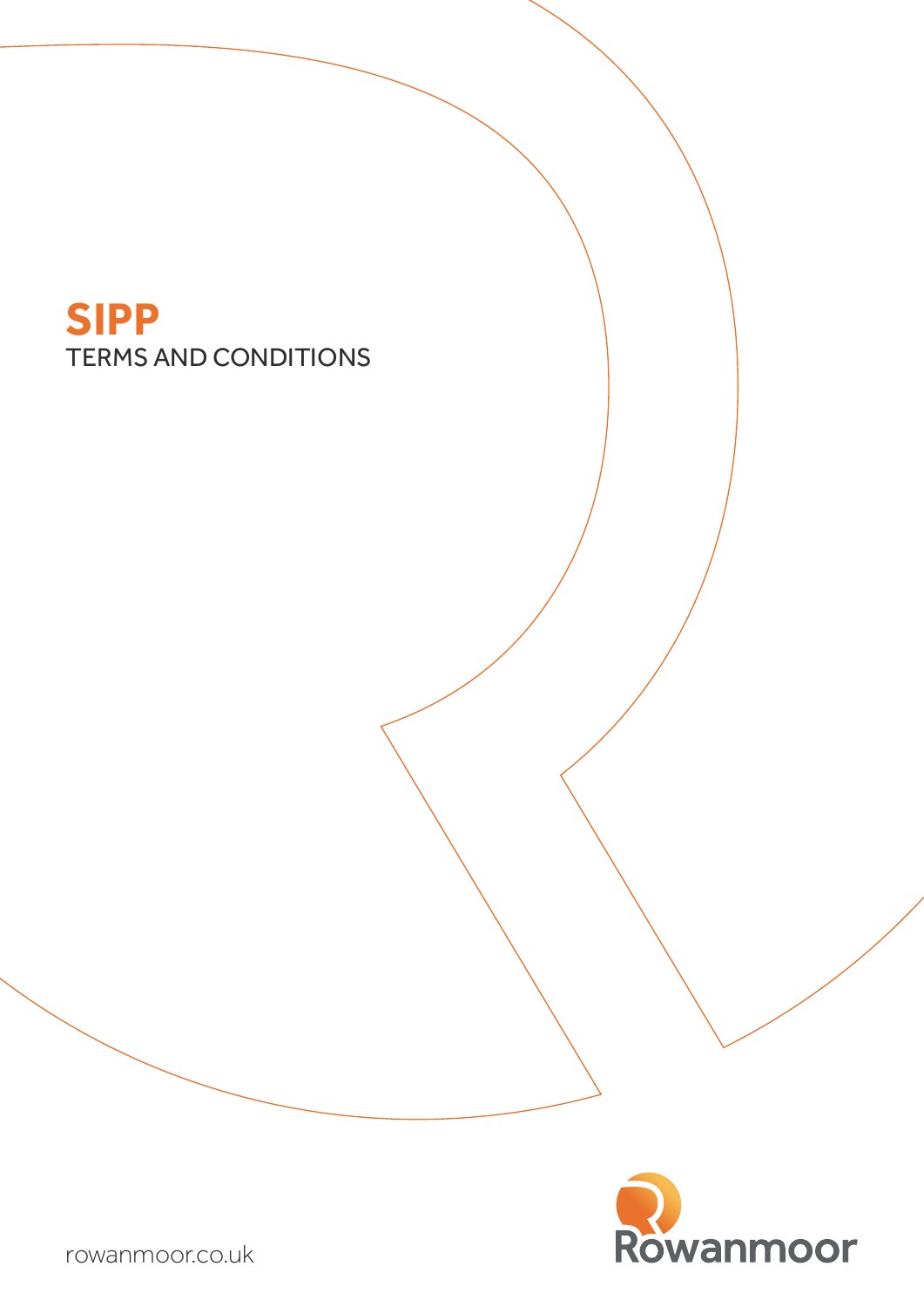### **ROWANMOOR SIPP TERMS AND CONDITIONS**

This is part of a set of literature for the Rowanmoor SIPP, all of which should be read together:

This is part of a set of literature for the Rowanmoor SIPP, all of which should be read together.

- Key Features
- Personal Illustration
- Fee Schedule
- Application Form
- **• Terms and Conditions**
- Commercial Property Guide (if you are considering purchasing a property within your SIPP)

#### **1. General**

The Rowanmoor SIPP has been established under a Trust Deed and Rules and registered with HM Revenue & Customs (HMRC) in accordance with Chapter 2 Part 4 of the Finance Act 2004. It is administered by Rowanmoor Personal Pensions Limited (company number 2268900), with its registered office at Rowanmoor House, 46-50 Castle Street, Salisbury SP1 3TS. Rowanmoor Personal Pensions Limited is authorised and regulated by the Financial Conduct Authority.

As a member of the Rowanmoor SIPP, we will establish a Plan for you within the Scheme, which is kept entirely separate from all other members' Plans within the Trust and you may direct the investments within that Plan in accordance with the provisions of the Finance Act 2004.

The Operator of the Scheme is Rowanmoor Personal Pensions Limited.

The Administrator is Rowanmoor Personal Pensions Limited.

The Trustee is Rowanmoor Trustees Limited.

The assets within your Plan are held in trust by the Trustee and kept separate from the assets of any other company.

A copy of the Rules of the Scheme is available upon request.

Our Trustee, Administrator and Operator roles enable us to provide information and interpretation of the rules and legislation surrounding pensions and investments that are acceptable within the Scheme. We are not, however, financial advisers or investment managers and we will not provide financial advice as to whether the SIPP is the right product for you, nor will we recommend or advise upon any investment strategy you should follow.

These Terms and Conditions set out the basis of the contract between you (the Member) and Rowanmoor Personal Pensions Limited. All queries and correspondence must be directed to Rowanmoor at Rowanmoor House, 46-50 Castle Street, Salisbury SP1 3TS.

You are responsible for selecting and giving us instructions about investments for your plan. You can do this by receiving advice from one or more financial advisers. In certain circumstances we will allow you to purchase a suitable investment without appropriate advice first (please contact us for further details). We are not responsible for selecting investments, balancing investments or investment performance. If there is anything that you are unsure of in this regard, you should seek advice from a suitably qualified and regulated firm or individual.

It should be understood that the contributions that may be paid to your Plan, the benefits you are able to draw from it (both by amount and timing) and the investment strategy that you may wish to follow within the Rules and tax regime encompassing registered pension schemes, are laid down by Parliament in Finance Acts and Statutory Instruments and may change in the future.

In accordance with the Financial Conduct Authority's Rules we will classify you as a retail client.

#### **2. Instructions**

We will act on your instructions, provided they are received in writing or via secure e-mail available through our portal. Telephone and insecure e-mail instructions will require our prior authorisation.

Where you have appointed a financial adviser or investment manager we will, subject to the following, accept instructions from that adviser or manager as your representative and as your agent. We will require your written authority before accepting such instructions. We will require such third parties to comply with our onboarding requirements from time to time.

We will not be held liable for any loss incurred in the event of your or your adviser' instructions not being carried out properly or in a timely manner.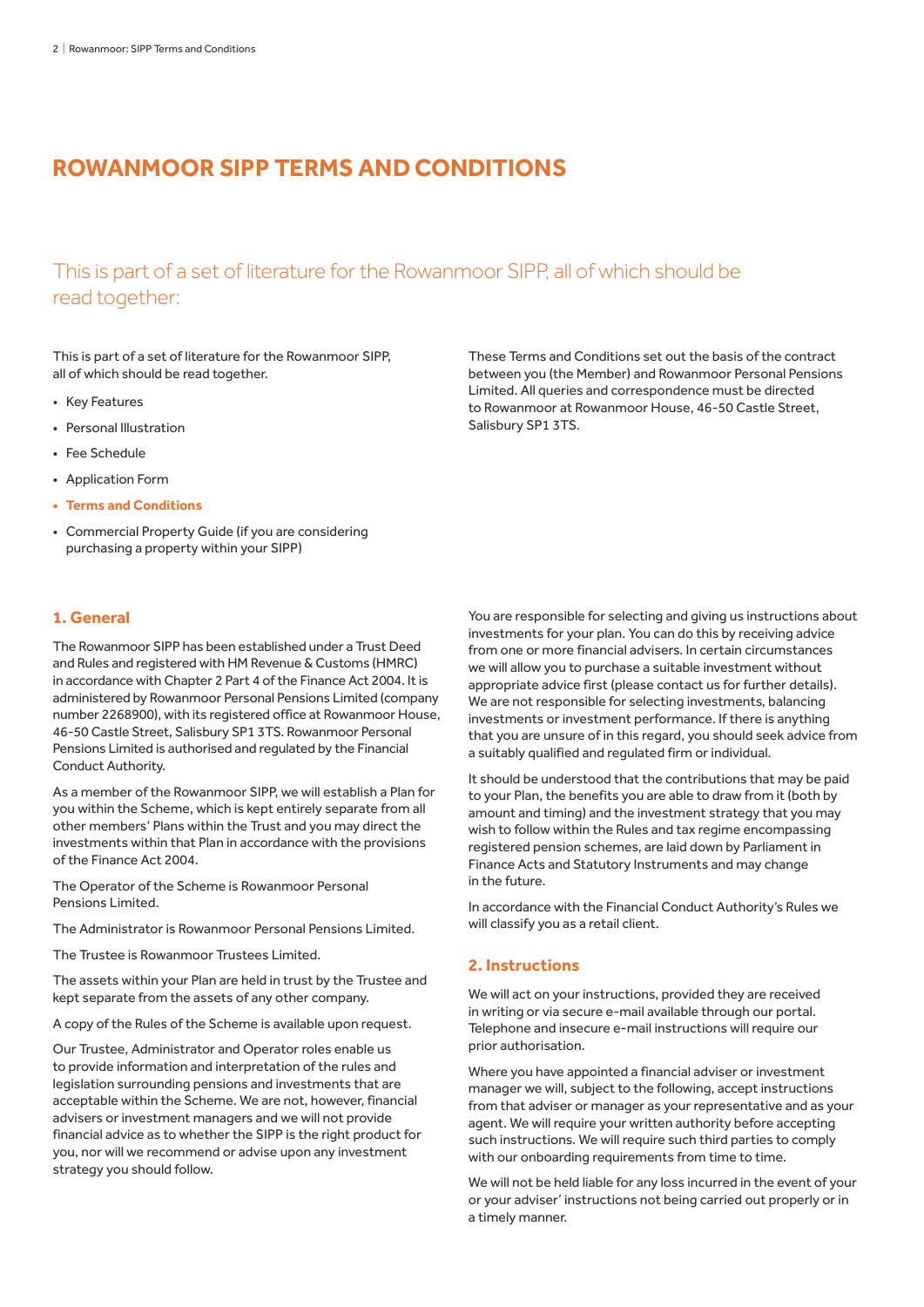### **ROWANMOOR SIPP TERMS AND CONDITIONS** (CONTINUED)

#### **3. Contributions**

Either you or a third party on your behalf or your employer may contribute to your Plan at any time. Contributions must be made payable to Rowanmoor Trustees Limited. Whilst there is no limit to the amount that may be contributed to the Plan, your own contributions will only attract tax relief on an amount of £3,600 or 100% of your UK relevant earnings up to the Annual Allowance in the tax year, plus any unused Annual Allowance carried forward from the three previous qualifying tax years if greater. Personal contributions must be made net of Basic Rate Tax and we will arrange for the Basic Rate Tax relief to be collected from HMRC and added to your Plan. If you pay tax at a rate higher than the Basic Rate, you can reclaim the Higher Rate element through your personal self-assessment tax return. If you make contributions greater than your UK relevant earnings (or greater than £3,600 if you do not have UK relevant earnings), we will not accept any responsibility for any interest levied by HMRC on any refund of overpaid tax relief. We would stress that tax relief on pension contributions is a complex part of financial planning and you are advised to seek advice if, in relation to your pension arrangements, you are considering contributing near to the permissible maximum.

If your employer contributes to your Plan then, again, there is no limit on the amount that can be contributed in any individual tax year. For your employer to obtain Corporation Tax relief on the contribution, the Local Inspector of Taxes must be satisfied that the contribution is at a reasonable level when compared to your remuneration and role within the business.

In the event of contributions being paid either by you or a third party on your behalf or your employer, of an amount in any one tax year exceeding the Annual Allowance plus any unused Annual Allowance from the three previous qualifying tax years or the Money Purchase Annual Allowance if applicable (see Key Features for details), then you will be required to include this on your personal self-assessment tax return and pay tax on the extra contribution paid.

#### **4. Transfers**

At your request, the Trustee will accept transfers from other registered pension schemes into your Plan, including the assignment of an existing insured personal pension arrangement.

#### **5. Cancellation Rights**

Each time you apply to transfer an existing pension into the Scheme you have a right to cancel the transfer.

You have a 14 day pre-contractual withdrawal right and a 16 day post contract cancellation right. This commences from when we receive the completed application form. You may instruct us to waive the 16 day cancellation rights but we cannot waive the 14 day withdrawal right, as such we will request your monies 14 days after receiving the completed application form. Otherwise we will request the monies 30 days after receiving the completed application form.

#### **6. Benefits**

Your Plan can be utilised to pay such benefits as are permissible under the terms of the legislation. Subject to any limitation as a result of your fund (taken in conjunction with any other pension arrangement you may have accumulated) exceeding the Lifetime Allowance (see Key Features for details) and provided you have attained the age of 55, you will be able to crystallise such part of your Plan as you see fit at any time and receive up to 25% of

it as a tax-free pension commencement lump sum and become entitled to an income from the balance, either by way of Flexi-Access Drawdown, Capped Drawdown (in some circumstances) or purchase of an annuity.

Alternatively, you can take part, or all of your benefits as an uncrystallised funds pension lump sum, 25% tax-free with the balance taxed at your marginal rate of income tax.

In determining the most appropriate way of receiving your benefits you should seek financial advice from a suitably qualified adviser.

You have a right to cancel your retirement benefits within 30 days from the date that we received your request. You will receive this in writing once we have processed your request. If you do decide to cancel your retirement benefits, any lump sums or drawdown income will need to be returned to your SIPP in full.

#### **7. Bank Account**

Your Plan will have its own separate bank account with Rowanmoor Trustees Limited's designated bank and all monies relating to your Plan are banked via that separate account. The account bears no bank charges for its operation and earns interest in accordance with quoted rates. The Trustee may, with the agreement of the Operator, change its designated bank and determine that a bank account be opened for your Plan with this bank if it should feel this to be appropriate, in its absolute discretion. You may also request the establishment of a deposit account with any other bank.

Details of the Trustee's designated bank can be found on the Rowanmoor website **[rowanmoor.co.uk/bank](http://www.rowanmoor.co.uk/bank)**.

#### **8. Investments**

The Rowanmoor SIPP offers maximum investment flexibility and can hold any asset provided it passes all three of the following investment conditions:

- the asset will not give rise to an unauthorised payment or taxable property charge;
- Rowanmoor Trustees Limited can obtain adequate title to the asset;
- ownership of the asset does not give rise to an unacceptable risk to Rowanmoor.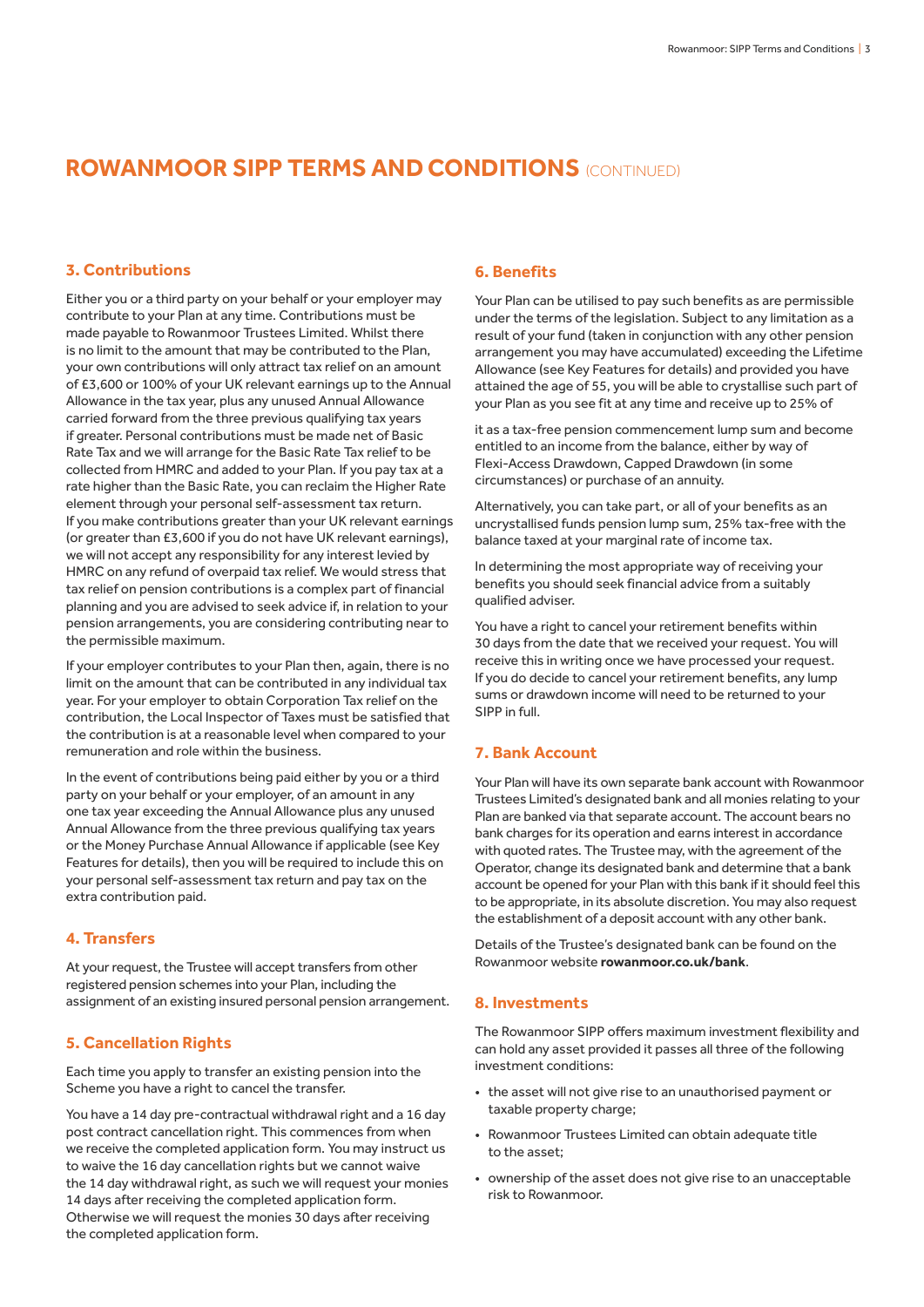### **ROWANMOOR SIPP TERMS AND CONDITIONS** (CONTINUED)

You acknowledge that we have the sole discretion as to whether any asset can be held in your SIPP and shall be entitled to dispose of any assets without consultation or the provision of prior notice to you, if in our reasonable opinion the continued retention of such assets would not be consistent with both ours and the Trustees fiduciary obligations to the Scheme to ensure the effective administration of assets.

You further acknowledge that should we dispose of any assets in accordance with this clause, neither ourselves or the Trustees shall be liable for any loss or cost incurred by you as a consequence of such a disposal.

We reserve the right to refuse any instructions to acquire any asset where your personal records are not complete including not having provided us with your National Insurance Number.

Members who are not looking for maximum investment flexibility, may wish to consider the SIPP's single investment option. Under this option, one investment can be made in addition to the SIPP bank account. This may be a managed portfolio with a discretionary fund manager, stockbroker, or fund platform or a basic, direct single investment. Full details of the investment options available and associated fees are given in the Rowanmoor SIPP Key Features and Fee Schedule documents.

We have negotiated special arrangements for members of the Rowanmoor SIPP with a number of providers offering investment services such as stockbrokers, fund supermarkets and other investment platforms. Other investment services, which operate on a nominee basis with an associated deposit account, may be used as an alternative to our investment partners, subject to our approval. We will not carry out transactions directly in any assets that could be transacted via an approved investment platform. We have sole discretion as to who our investment partners are at any given time. For any acceptable assets that cannot be transacted via an approved investment platform, we will act on behalf of the member or their financial adviser and transact directly with the asset provider. For fee purposes, we will treat direct investment in assets either as a basic direct investment, a complex direct investment or as a specific investment type detailed in the SIPP Fee Schedule.

As a guide, basic direct investments are easily identifiable as meeting all three of our acceptable investment conditions, have a straightforward application process and can be valued readily. Complex direct investments are those that we do not deem to be basic direct investments or are separately listed in the SIPP Fee Schedule. We have sole discretion as to whether the asset is deemed to be a basic or complex direct investment.

#### **Commercial Property**

Commercial property may be acquired by your SIPP either by way of an open market transaction or from a connected party. An independent open market valuation will be required to determine the purchase price before the transaction can proceed. Any property owned by your Plan may be leased to yourself or your own business (subject to an open market valuation for rental purposes) or to a third party.

Although Rowanmoor Trustees Limited is the sole Trustee of the Rowanmoor SIPP, special arrangements have been made for the Trustee to set up a sub-trust with yourself as a Joint Trustee for the ownership of the property and its registration at the Land Registry. The establishment of the sub-trust will simplify borrowing if this should be required to facilitate the property purchase and it will also enable you to manage the property directly or to appoint an agent to act on your behalf. We will not act as a property manager.

Acquisition of any property asset can only take place under the SIPP's full investment option and will be subject to our satisfaction on any potential environmental or other risk that may be associated with ownership.

Full details of property purchase in the Rowanmoor SIPP are included in the Rowanmoor SIPP Commercial Property Guide.

#### **9. Portal**

On request, we will provide log-in facilities to our secure internet site for you and your financial adviser. The site holds details of your Plan and its value as at the close of business on the previous working day or earlier date where valuation details are not made available to us on a daily basis.

#### **10. Fees and Services**

Our comprehensive list of services and our fee structure are set out in full in our Fee Schedule.

The cost for any fee raised in accordance with that schedule will be settled from your Plan.

We require a minimum of £2,000 in cash, or other easily realisable assets, to be held within the SIPP at all times to meet ongoing charges.

In the event there is insufficient cash held within your Plan to meet our fees we reserve the right to disinvest asset(s) held within your Plan to settle our invoices and other payments that have become due. In this event we would usually disinvest from your most recent investment(s), but will take other factors, such as ease of disposal, into account.

#### **11. Variation and Termination**

If we need to make any material amendment to these Terms and Conditions in order to comply with a change of applicable law or regulation, at the request of the Financial Conduct Authority or for any other reason, we will give you 30 days' notice.

You may terminate this agreement at any time by requesting a transfer of your pension benefits to another registered pension scheme, a qualifying registered overseas pension scheme (QROPS), by the purchase of an annuity or if your fund has been extinguished through taking all your benefits. Termination will also be effective in the event of your death. Termination is not complete until all appropriate payments and benefits have been made from your Plan and fees will continue to be raised in respect of services rendered until such time as termination has been completed.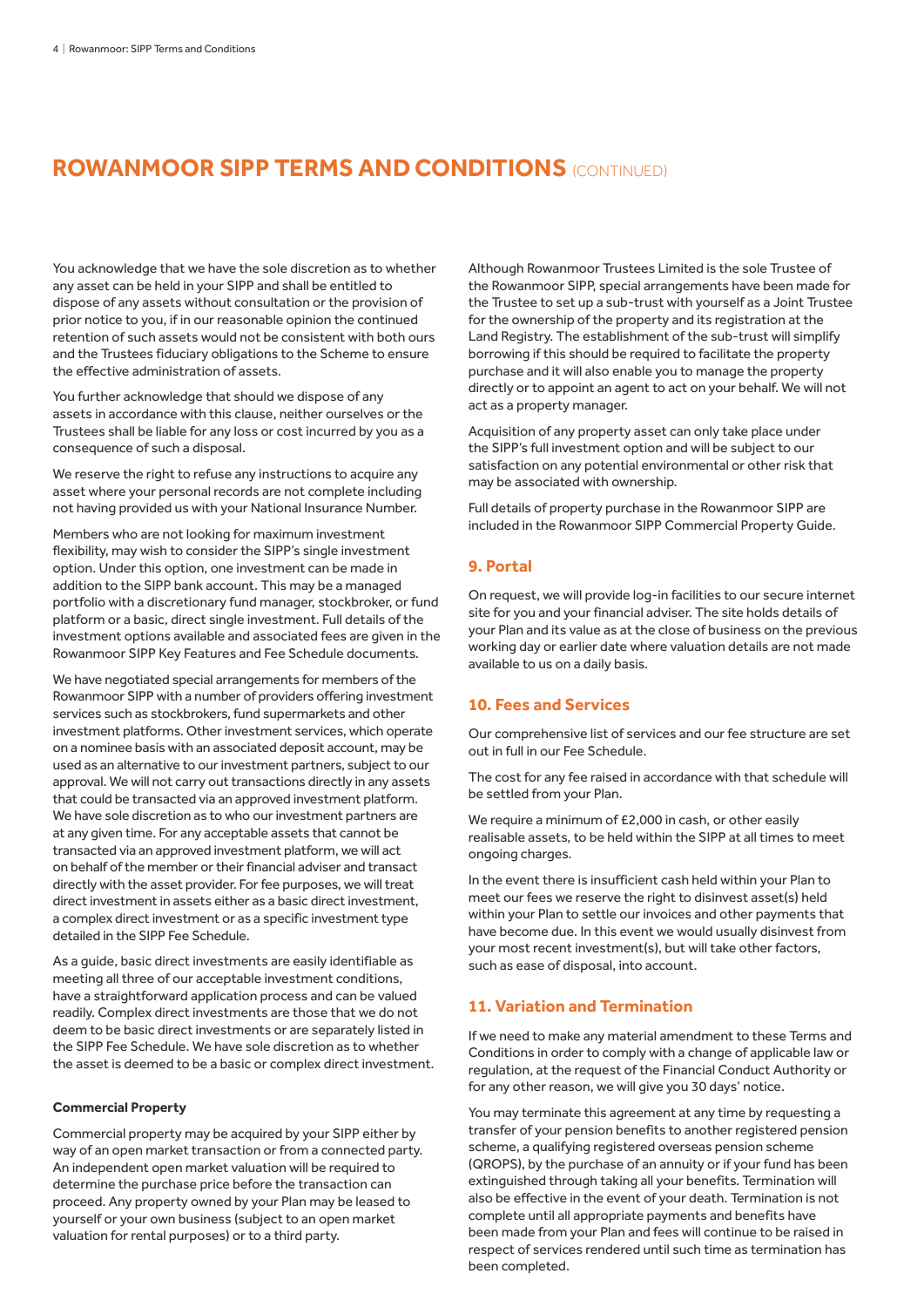### **ROWANMOOR SIPP TERMS AND CONDITIONS** (CONTINUED)

#### **12. Privacy Notice**

Our Privacy Notice contains information in respect of the personal data that we collect about you. This is available from our website, **[rowanmoor.co.uk](http://www.rowanmoor.co.uk)** or in hard copy by emailing **[enquiries@rowanmoor.co.uk](mailto:enquiries%40rowanmoor.co.uk?subject=)**.

Please read this information carefully before submitting your application to us. By signing the application, you consent to the use of your personal information for the purposes and on the terms set out within our Privacy Notice. You have the right to withdraw consent at any time.

Please note that questions, comments and requests regarding our Privacy Notice are welcomed and should be addressed to **[enquiries@rowanmoor.co.uk](mailto:enquiries%40rowanmoor.co.uk?subject=)**.

Alternatively, please telephone **01722 445 724** or write to us, **Rowanmoor, Rowanmoor House, 46-50 Castle Street, Salisbury SP1 3TS**.

#### **13. Complaints**

Our aim is to provide you with excellent service at all times. However, we do understand things can sometimes go wrong. If this happens, we will do our best to resolve your concerns as quickly as possible.

If you have an issue with any aspect of our service, please raise this with the financial services business concerned. Alternatively, you can raise your concerns with us, either in writing or by telephone.

#### **Complaints Team**

Rowanmoor Rowanmoor House, 46-50 Castle Street, Salisbury SP1 3TS

Telephone: **01722 445 725**  Email: **[complaints@rowanmoor.co.uk](mailto:complaints%40rowanmoor.co.uk?subject=)**

Our complaints process:

- **1.Acknowledgement.** We will acknowledge your complaint in writing, by letter or email summarising our understanding of your concerns within five working days. There may be times where it is easier for us to call you to make sure we fully understand all of the issues you are raising. Again, we will do this within five working days.
- **2.Investigation.** Your complaint will be looked after by our Complaints Team, who will conduct an independent and impartial investigation.
- **3.Response.** Once we have completed our investigation into your complaint we will issue a final response letter to you. This letter will be sent out within eight weeks of receiving your complaint and will detail our findings and advise of any further action we may choose to take. This is the final stage of our complaints process.

If, for any reason we are unable to issue our final response within eight weeks of receiving your complaint, we will write to you and explain why. We will also let you know when you can expect our final response.

At this point we will provide you with details of the appropriate Ombudsman service and explain how you can refer your complaint to them if you wish.

#### What to do if you remain dissatisfied

If you are dissatisfied with our response after eight weeks and your complaint relates to the administration or management of your pension scheme you can contact:

#### **The Financial Ombudsman Service**

Exchange Tower London E14 9SR

Tel: **0800 023 4567**  Website: **[www.financial-ombudsman.org.uk](http://www.financial-ombudsman.org.uk)**

#### **The Pension Ombudsman**

10 South Colannade Canary Wharf E14 4PU

#### Tel: **0800 917 4487**

Website: **[www.pensions-ombudsman.org.uk](http://www.pensions-ombudsman.org.uk)**

If you wish to refer your complaint to the Financial Ombudsman Service, you must do so within six months of the date of our final response.

#### **14. Jurisdiction**

These Terms and Conditions shall be construed in accordance with the laws of England and the parties submit to the exclusive jurisdiction of the English courts.